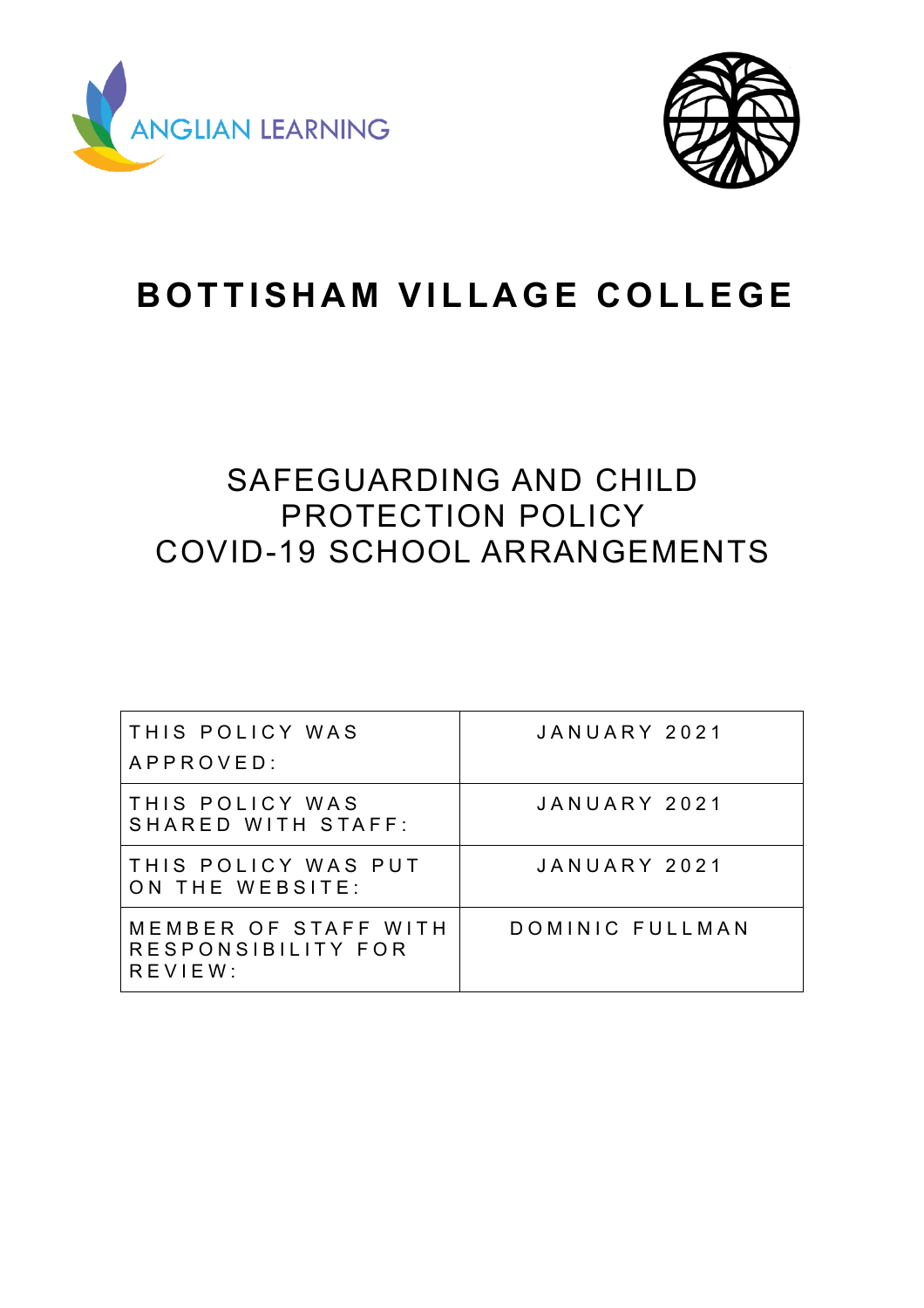# **Introduction**

This revised addendum of the Bottisham Village College Safeguarding and Child Protection Policy contains details of our individual safeguarding arrangements when schools need to close due to a lockdown, to protect all children, whether attending school or remaining at home, from harm and abuse.

Bottisham Village College is committed to ensuring the safety and wellbeing of all its students and will ensure compliance with Keeping Children Safe in Education (KCSIE) which remains in force throughout the response to coronavirus (COVID-19).

The following safeguarding principles therefore remain unchanged:

- The best interests of children must always continue to come first
- If anyone in a school or college has a safeguarding concern about any child, they should continue to act and act immediately
- A DSL or deputy should be available
- It is essential that unsuitable people are not allowed to enter the children's workforce and/or gain access to children
- Children should continue to be protected when they are online

| <b>Role</b>                                           | <b>Name</b>                        | <b>Contact</b><br>number | <b>Email</b>                                              |
|-------------------------------------------------------|------------------------------------|--------------------------|-----------------------------------------------------------|
| Designated<br>Safeguarding Lead                       | <b>Dominic Fullman</b>             | 07969369101              | dfullman@bottishamvc.org                                  |
| <b>Deputy Designated</b><br><b>Safeguarding Leads</b> | Camilla Saunders                   | 07983544812              | csaunders@bottishamvc.org                                 |
| Principal                                             | Jenny Rankine                      | N/A                      | jrankine@bottishamvc.org                                  |
| <b>Trust Safeguarding</b><br>Manager                  | Samantha Abbs                      | N/A                      | sabbs@sawstonvc.org                                       |
| <b>Chair of Governors</b>                             | <b>Alison Brolly</b><br>Alan Sharp | N/A                      | abrolly@anglianlearning.org<br>asharp@anglianlearning.org |
| Safeguarding<br>Governor                              | <b>Heather Lander</b>              | N/A                      | hlander@bottishamvc.org                                   |
| <b>Safeguarding Trustee</b>                           | Sue Speller                        | N/A                      | sspeller@anglianlearning.org                              |
| Designated Teacher-<br><b>Looked After Children</b>   | <b>Camilla Saunders</b>            | 07983544812              | csaunders@bottishamvc.org                                 |

# **Key contacts**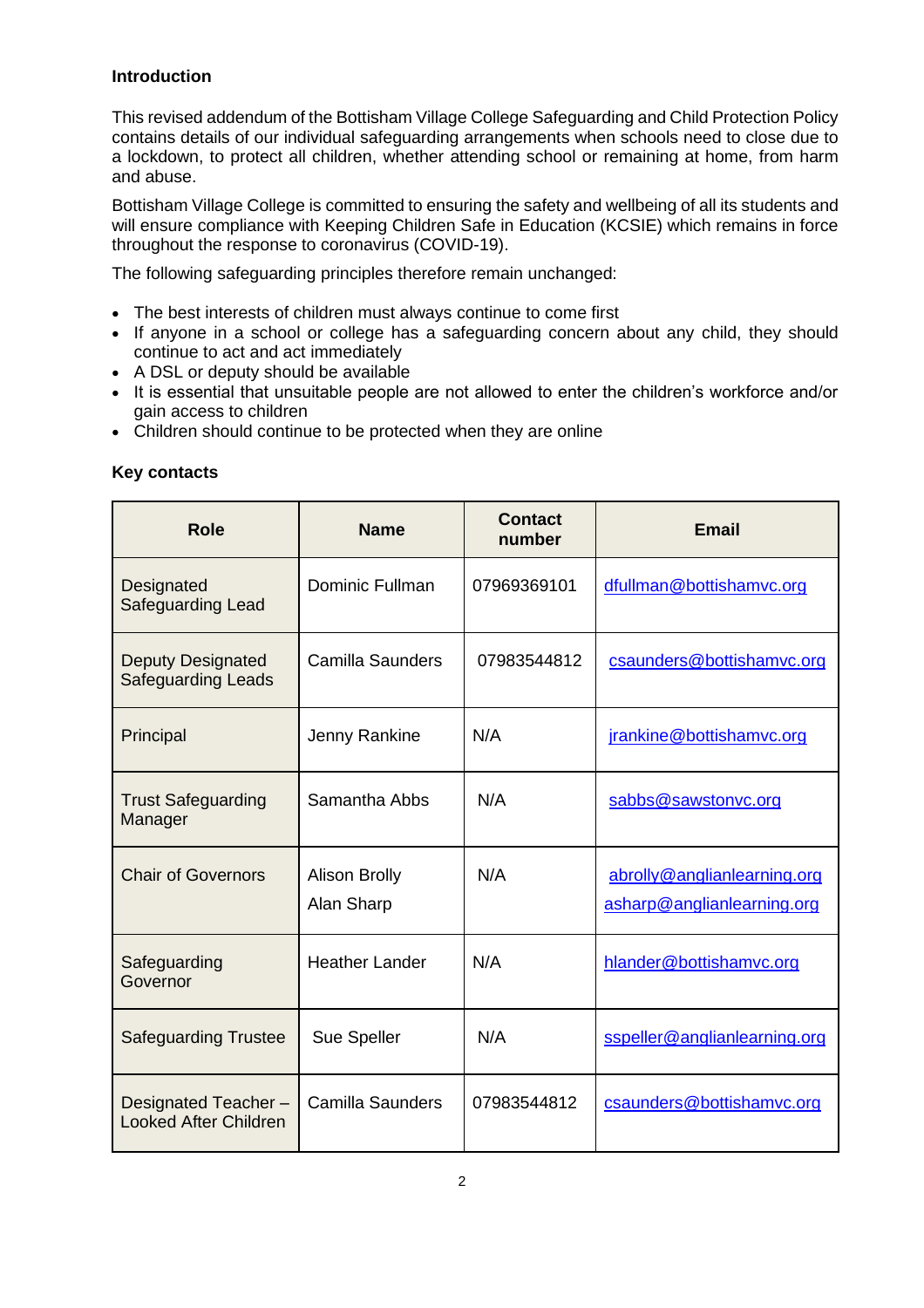# **Supporting Children In School**

Bottisham Village College is committed to ensuring the safety and wellbeing of all its students.

Bottisham Village College will refer to the Government guidance for education and childcare settings on how to implement protective measures including social distancing: [implementing](https://www.gov.uk/government/publications/coronavirus-covid-19-implementing-protective-measures-in-education-and-childcare-settings)  [protective measures in education and childcare settings](https://www.gov.uk/government/publications/coronavirus-covid-19-implementing-protective-measures-in-education-and-childcare-settings)

The school continue to follow the advice from Public Health England on handwashing and other measures to limit the risk of spread of Covid-19.

Bottisham Village College will continue to be a safe space for children to attend and flourish. We recognise that for those children returning to school as vulnerable children or the children of critical workers will be challenging and staff will support children to adjust to the necessary changes to the school environment and routines. Supporting pupil wellbeing will be at the forefront of our approach and school staff will seek to provide reassurance to pupils as we manage the transition period. Staff will talk to the children about the changes to the school day in an age appropriate manner, acknowledge and listen to pupil anxieties and support children to understand the altered routines.

Bottisham Village College recognises that the current circumstances may adversely affect the mental health of children and their parents. School staff have been briefed to look out for changes in behaviour or in a child's emotional state, which could range from being excessively clingy, fearful, withdrawn or aggressive as more children return to school. As always, pupil wellbeing is at the heart of our work, and school staff will seek to provide appropriate support for pupils both in school and where required from specialist services.

Bottisham Village College recognises that for some children, home may not be a safe space, and there may be children who are relieved to return to school. School staff have been reminded of the need to respond sensitively to pupils' differing experiences. School staff have been asked to be particularly vigilant for signs and indicators that a child may have experienced/be experiencing abuse or neglect. School staff have been trained about how to handle a disclosure from a child, and understand that any safeguarding concerns, including those that relate to the period of school closure, must be referred immediately to the Designated Safeguarding Lead (or deputies) in the usual way.

Bottisham Village College will ask parents and carers to ensure that all personal details held by the school, such as emergency contact numbers are correct and ask for any additional emergency contact numbers where they are available. At this time, parents and carers will also be asked to advise the school if there are any changes regarding the child's welfare, health and wellbeing that it would help school to be made aware of. Where the school is aware of particular circumstances affecting a child or family, such as bereavement, a relationship breakdown, an incident of domestic violence, this will be shared with staff on a need-to-know basis so that children can be best supported.

#### **Supporting Children Not in School**

Bottisham Village College is committed to ensuring the safety and wellbeing of all its children and young people.

Bottisham Village College recognises that school is a protective factor for children and young people, and the current circumstances, can affect the mental health of pupils and their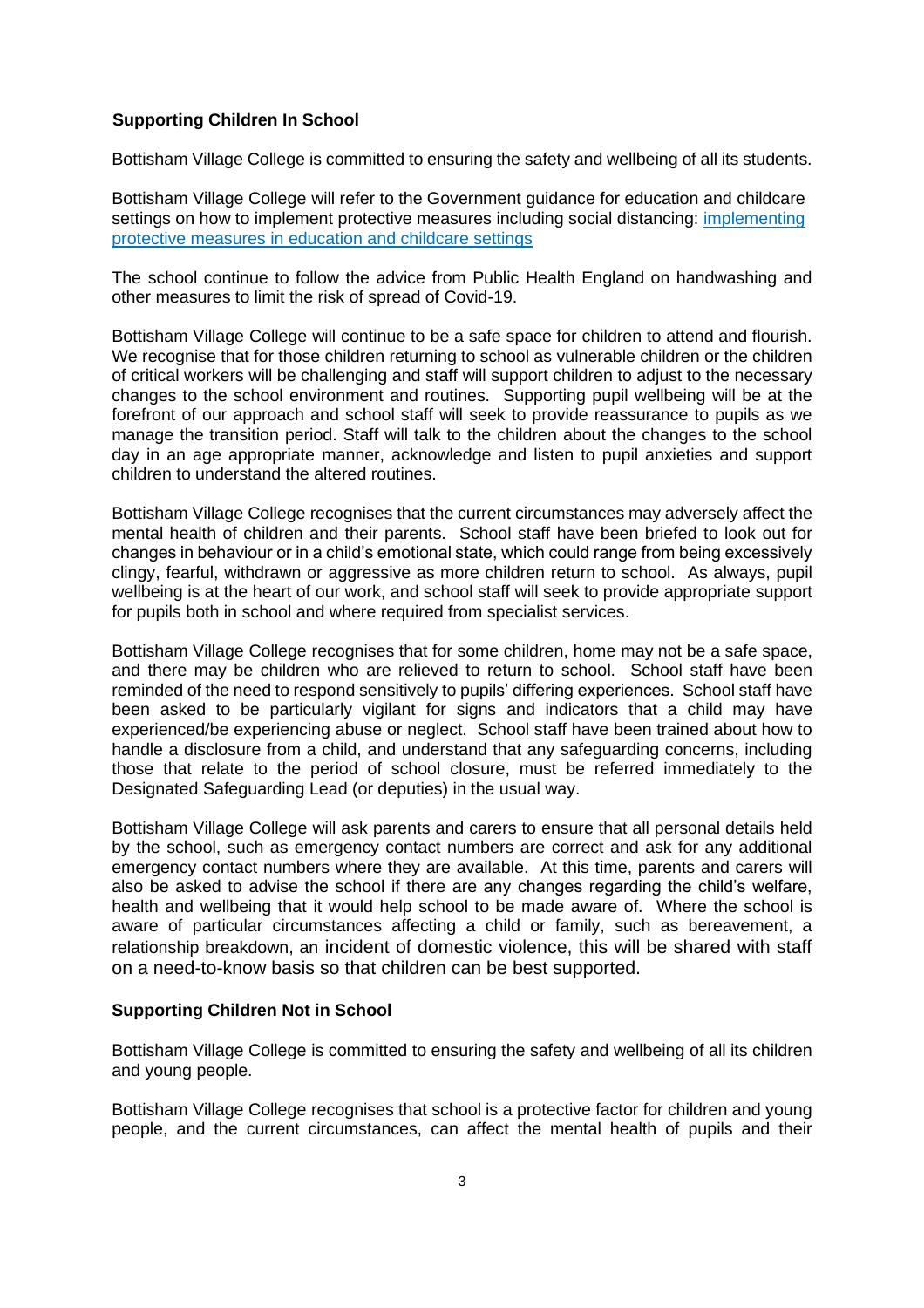parents/carers. Teachers at Bottisham Village College need to be aware of this in setting expectations of pupils' work where they are at home.

Where the DSL has identified a child about whom there have been concerns but not currently open to social care, or who would normally receive pastoral-type support in school, they should ensure that a robust communication plan is in place for that child or young person.

Details of this plan will be recorded, as should a record of all contact made.

Bottisham Village College and its DSL will work closely with all stakeholders to maximise the effectiveness of any communication plan.

This plan must be reviewed regularly and where concerns arise, the DSL will consider any referrals as appropriate.

If we are unable to contact a child about whom there have been concerns after a reasonable number of attempts, we may need to seek further advice about safe and well checks.

The school will share safeguarding messages on its website and social media pages.

#### **Vulnerable children**

All vulnerable children continue to be eligible to attend school full time during the period of lockdown.

Vulnerable children include those who:

- are assessed as being in need under section 17 of the Children Act 1989, including children who have a child in need plan, a child protection plan or who are a looked-after child
- have an education, health and care (EHC) plan and it is determined, following risk assessment [\(risk assessment guidance\)](https://www.gov.uk/government/publications/coronavirus-covid-19-send-risk-assessment-guidance/coronavirus-covid-19-send-risk-assessment-guidance), that their needs can be as safely or more safely met in the educational environment
- have been assessed as otherwise vulnerable by educational providers or local authorities (including children's social care services), and who could therefore benefit from continued attendance. This might include children and young people on the edge of receiving support from children's social care services, adopted children, those at risk of becoming NEET ('not in employment, education or training'), those living in temporary accommodation, those who are young carers and others at the school and local authority's discretion

Senior leaders, especially the Designated Safeguarding Lead (and deputies) know who our most vulnerable children are. They have the flexibility to offer a place to those about whom there have been concerns but not currently open to Social Care.

Eligibility for free school meals in and of itself should not be the determining factor in assessing vulnerability.

Bottisham Village College will continue to work with and support children's Social Workers to help protect vulnerable children. This includes working with and supporting children's Social Workers and the Local Authority Virtual School Head (VSH) for looked-after and previously looked-after children. The lead person for this will be: Camilla Saunders

There is an expectation that vulnerable children who have a Social Worker will attend an education setting, unless the child/household is shielding or clinically vulnerable. In circumstances where a parent does not want to bring their child to an education setting, and their child is considered vulnerable, the Social Worker and Bottisham Village College will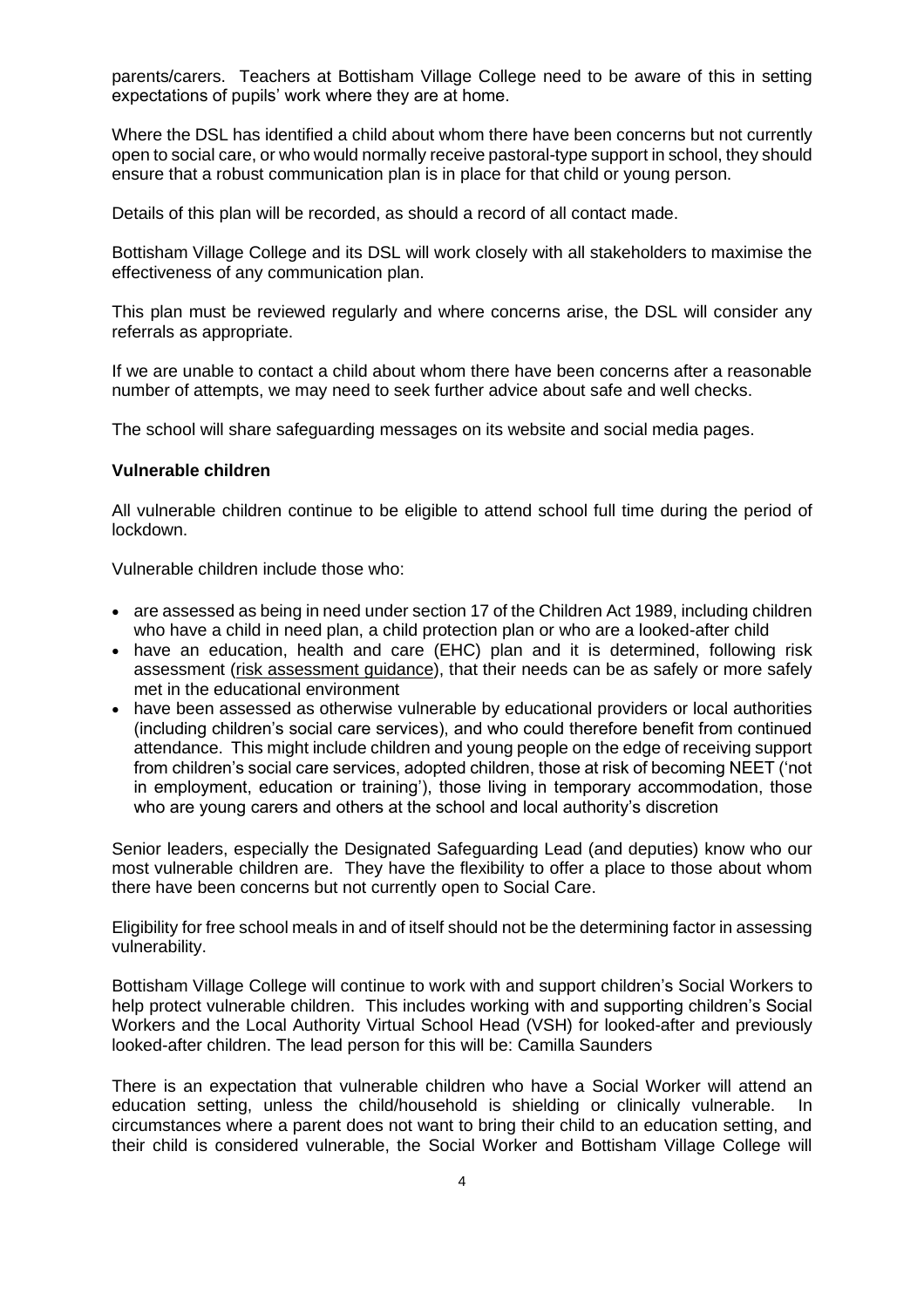explore the reasons for this directly with the parent. Bottisham Village College and Social Workers will agree with parents/carers whether children in need should be attending school – Bottisham Village College will then follow up on any pupil that they were expecting to attend, who does not.

Where parents are concerned about the risk of the child contracting COVID19, Bottisham Village College or the Social Worker will talk through these anxieties with the parent/carer following the advice set out by Public Health England.

Bottisham Village College will encourage our vulnerable children and young people to attend a school, including remotely if needed.

In all circumstances where a vulnerable child does not take up their place at school, or discontinues, Bottisham Village College will notify their Social Worker.

# **Attendance monitoring**

Bottisham Village College will continue to follow up with any parent/carer if they were expecting the child to attend and they subsequently do not attend school. Non-attendance will be followed up in line with the school's normal attendance protocols.

Bottisham Village College will continue to inform Children's Social Care if a child with a Social Worker does not attend school either in person or remotely.

The college via Heads of Learning and DSLs and social worker will agree with parents/carers whether children in need should be attending school – Heads of Learning will then follow up on any pupil that they were expecting to attend, who does not. Heads of Learning will also follow up with any parent or carer who has arranged care for their child(ren) and the child(ren) subsequently do not attend.

#### **Designated Safeguarding Lead Arrangements**

Bottisham Village College has a Designated Safeguarding Lead (DSL) and a Deputy DSL.

The Designated Safeguarding Lead is: Dominic Fullman

The Deputy Designated Safeguarding Lead/s is/are: Camilla Saunders

We will endeavour to have a trained DSL (or deputy) available on site. Where this is not possible, a trained DSL (or deputy) will be available to be contacted via phone or through MyConcern.

Where a trained DSL (or deputy) is not on site, in addition to the above, a senior leader will assume responsibility for co-ordinating safeguarding on site.

It is important that all Bottisham Village College staff and volunteers have access to a trained DSL (or deputy). All staff on site will be made aware of who that person is and how to contact them.

The DSL will continue to engage with Social Workers, and attend all multi-agency meetings, which are being held remotely.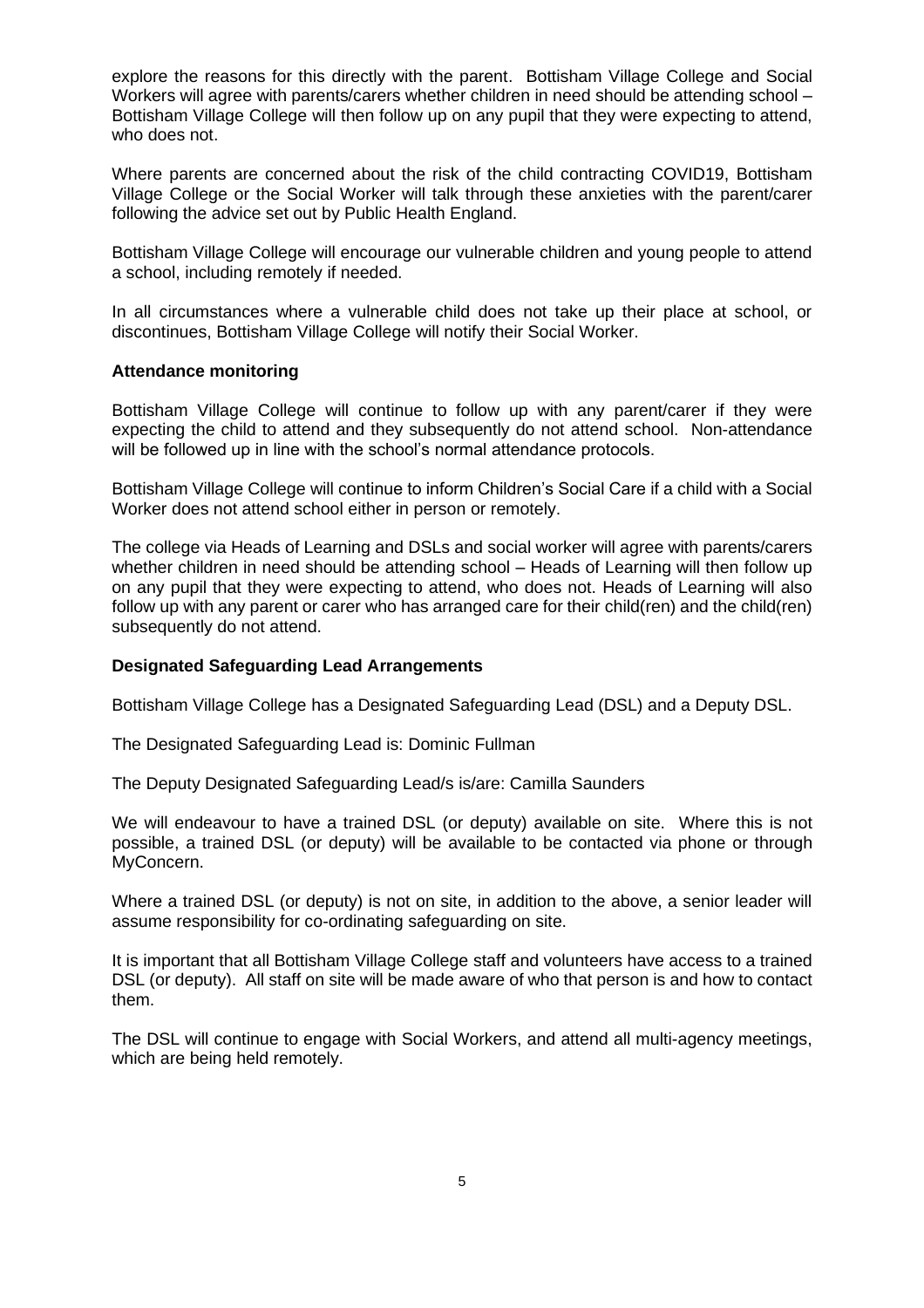# **Reporting a concern**

Where staff have a concern about a child, they should continue to follow the process outlined in the school Safeguarding and Child Protection Policy. Bottisham Village College uses an electronic recording system, MyConcern, which staff are able to access from home.

Staff are reminded of the need to report any concern immediately and without delay.

Where staff are concerned about an adult working with children in the school, they should report the concern to the Headteacher according to the Safeguarding and Child Protection Policy. If there is a requirement to make a notification to the headteacher whilst away from school, this should be done verbally and followed up with an email to the headteacher.

Concerns around the Headteacher should be directed to the Chair of Governors: Alison Brolly or Alan Sharp

#### **Safer recruitment/volunteers and movement of staff**

It remains essential that people who are unsuitable are not allowed to enter the children's workforce or gain access to children. When recruiting new staff, Bottisham Village College will continue to follow the relevant safer recruitment processes for their setting, including, as appropriate, relevant sections in part 3 of Keeping Children Safe in Education (2020).

In response to COVID-19, the Disclosure and Barring Service (DBS) has made changes to its guidance on standard and enhanced DBS ID checking to minimise the need for face-to-face contact.

If staff are deployed from another education or children's workforce setting to our school, we will take into account the DfE supplementary guidance on safeguarding children during the COVID-19 pandemic and will accept portability as long as the current employer confirms in writing that:

- the individual has been subject to an enhanced DBS and children's barred list check
- there are no known concerns about the individual's suitability to work with children
- there is no ongoing disciplinary investigation relating to that individual

There is no requirement to obtain a new DBS check for returning staff who have continued to be employed but have not been working in regulated activity during partial school closures. If for any reason the school have concerns about an individual, new checks will be obtained in the usual way.

Where Bottisham Village College are utilising volunteers, we will continue to follow the checking and risk assessment process as set out in paragraphs 183 to 188 of KCSIE. Under no circumstances will a volunteer who has not been checked be left unsupervised or allowed to work in regulated activity.

Bottisham Village College will continue to follow the legal duty to refer to the DBS anyone who has harmed or poses a risk of harm to a child or vulnerable adult. Full details can be found at paragraph 179 of KCSIE.

Bottisham Village College will continue to consider and make referrals to the Teaching Regulation Agency (TRA) as per paragraph 143 of KCSIE and the TRA's 'Teacher misconduct advice for making a referral.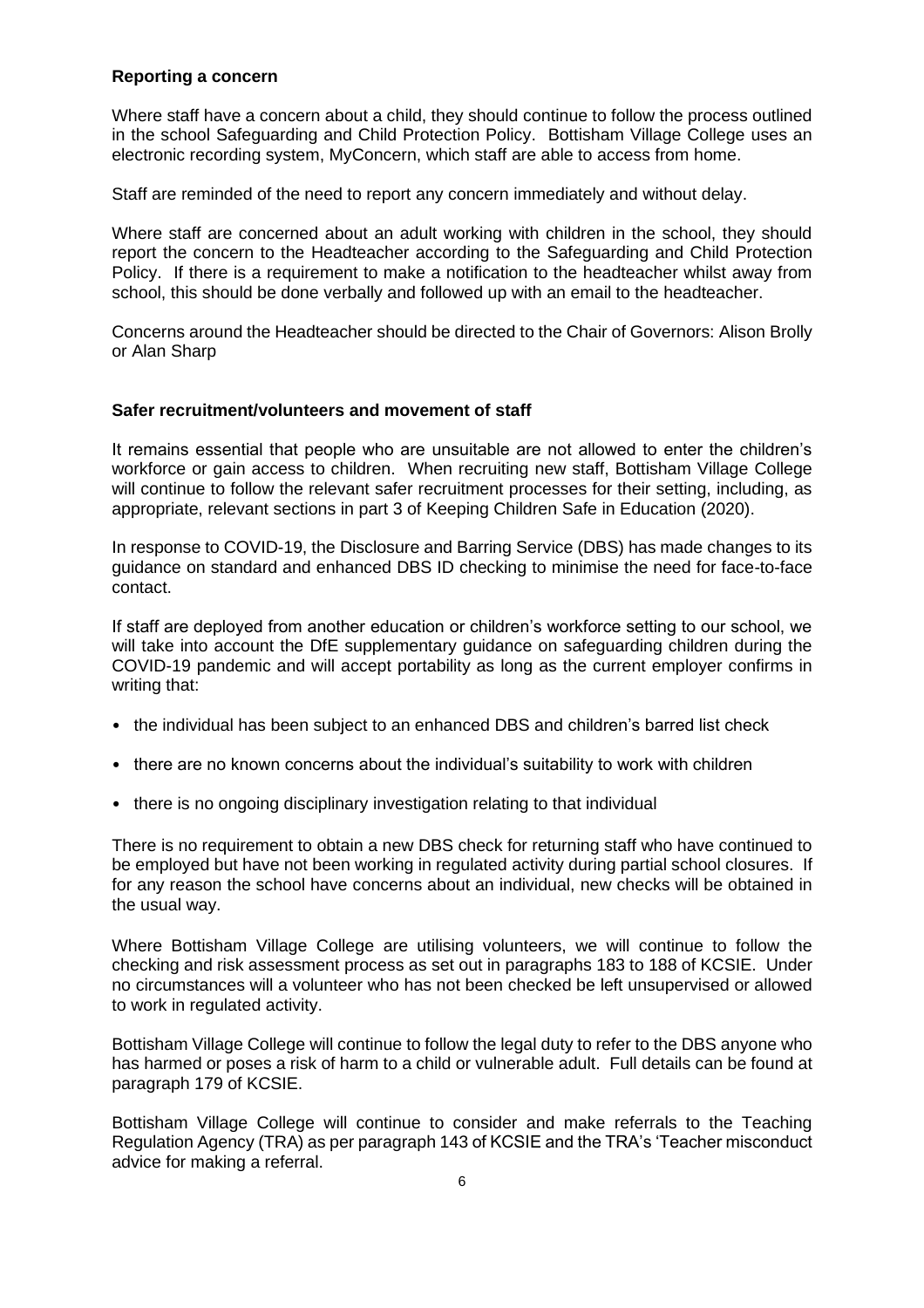During the COVID-19 period all referrals should be made by emailing [Misconduct.Teacher@education.gov.uk](mailto:Misconduct.Teacher@education.gov.uk)

Whilst acknowledging the challenge of the current National emergency, it is essential from a safeguarding perspective that any school is aware, on any given day, which staff/volunteers will be in the school or college, and that appropriate checks have been carried out, especially for anyone engaging in regulated activity. As such, Bottisham Village College will continue to keep the single central record (SCR) up to date as outlined in paragraphs 164 – 171 in KCSIE.

#### **Online safety in schools and colleges**

Bottisham Village College will continue to provide a safe environment, including online. This includes the use of an online filtering system.

Where students are using computers in school, appropriate supervision will be in place. The college will share with parents guidance on how to ensure effective controls and supervision for using computers at home.

#### **Children and online safety away from school and college**

It is important that all staff who interact with children, including online, continue to look out for signs a child may be at risk. Any such concerns should be dealt with as per the Safeguarding and Child Protection Policy and where appropriate referrals should still be made to children's social care and as required, the police.

School closures bring lots of challenges for both school staff and parents, and both are increasingly looking to the benefits of technology to continue delivering some form of learning experience for children.

As always, there are huge benefits to be gained from the appropriate use of technology, and accessing learning resources whilst at home is a great example of this. However, parents (and teachers) need to be aware of the potential risks that go along with this.

Bottisham Village College will ensure any use of online learning tools and systems is in line with privacy and data protection/GDPR requirements.

*See Anglian Learning Remote Learning Policy*

#### **Peer on Peer Abuse**

Bottisham Village College recognises that during any closure a revised process may be required for managing any report of such abuse and supporting victims**.** 

Where a school receives a report of peer on peer abuse, they will follow the principles as set out in part 5 of KCSIE and of those outlined within of the Safeguarding and Child Protection Policy.

The school will listen and work with the young person, parents/carers and any multi-agency partner required to ensure the safety and security of that young person.

Concerns and actions must be recorded and appropriate referrals made.

#### **Radicalisation**

School staff have received training about Prevent. The school has a Prevent Lead: Andrew Gee: All school staff are aware of the need to treat concerns about radicalisation as